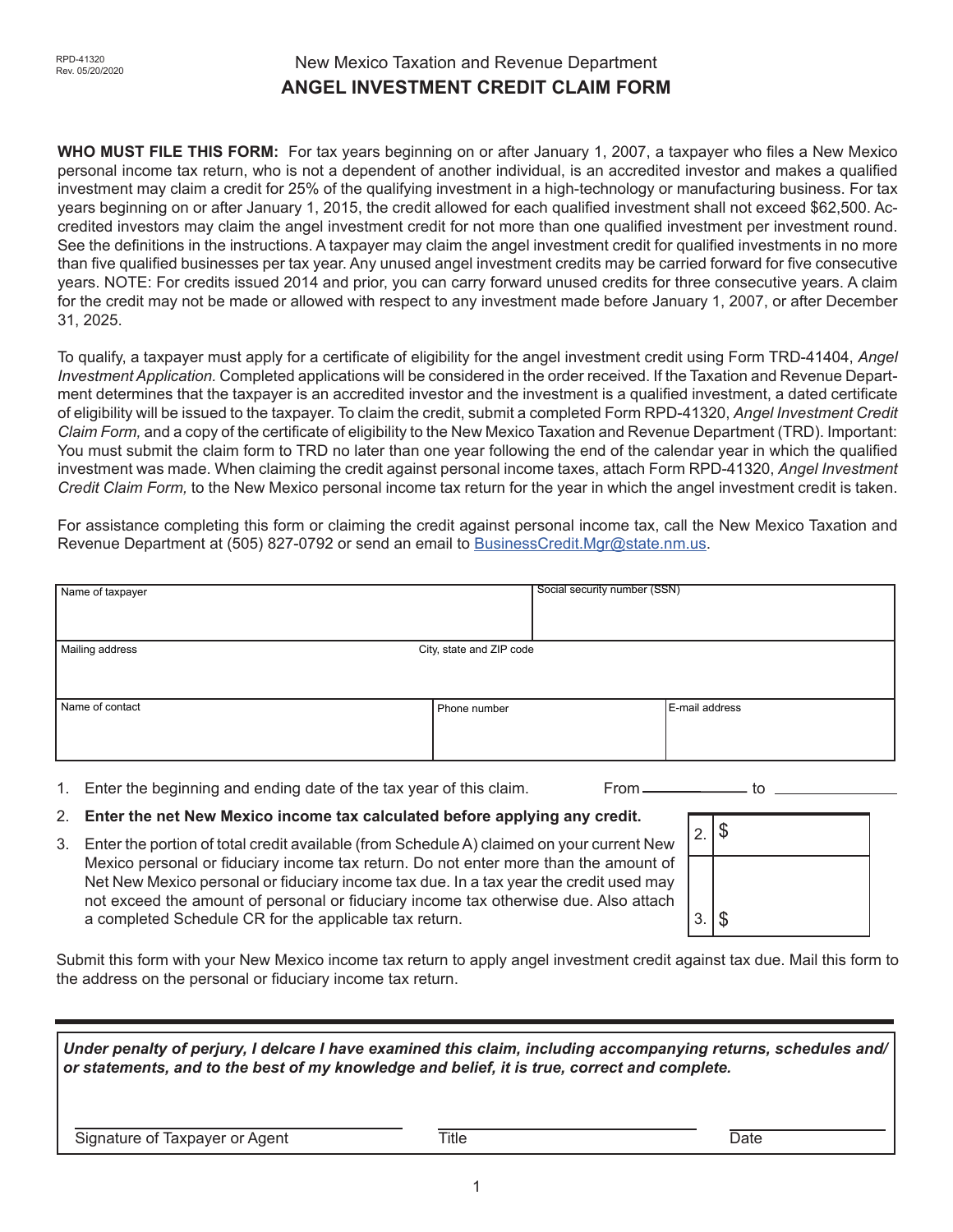# New Mexico Taxation and Revenue Department **ANGEL INVESTMENT CREDIT CLAIM FORM Schedule A**

Once a credit application is approved by TRD, complete and attach Form RPD-41320, *Angel investment Credit Claim Form,* including Schedule A, to your New Mexico income tax return along with the applicable tax credit Schedule PIT-CR or FID-CR. A copy of the Certificate of Eligibility from TRD certifying the project must also be attached.

| (a)<br>Certificate number | (b)<br>Year of approval | (c)<br>Amount of credit<br>approved | (d)<br>Total credit claimed<br>in previous tax years | $\begin{array}{c} (e) \\ Unused credit [(c) - (d)] \end{array}$ | (f)<br>Amount applied to the<br>attached return |
|---------------------------|-------------------------|-------------------------------------|------------------------------------------------------|-----------------------------------------------------------------|-------------------------------------------------|
|                           |                         |                                     |                                                      |                                                                 |                                                 |
|                           |                         |                                     |                                                      |                                                                 |                                                 |
|                           |                         |                                     |                                                      |                                                                 |                                                 |
|                           |                         |                                     |                                                      |                                                                 |                                                 |
|                           |                         |                                     |                                                      |                                                                 |                                                 |
|                           |                         |                                     |                                                      |                                                                 |                                                 |
|                           |                         |                                     |                                                      |                                                                 |                                                 |
|                           |                         |                                     |                                                      |                                                                 |                                                 |
|                           |                         |                                     |                                                      |                                                                 |                                                 |
|                           |                         |                                     |                                                      |                                                                 |                                                 |
|                           |                         |                                     |                                                      |                                                                 |                                                 |
|                           |                         |                                     |                                                      |                                                                 |                                                 |
|                           |                         |                                     |                                                      |                                                                 |                                                 |
|                           |                         |                                     |                                                      |                                                                 |                                                 |

## **TOTAL credit available**

Enter the sum of column (f) here and on line 3 of Form RPD-41320, page 1.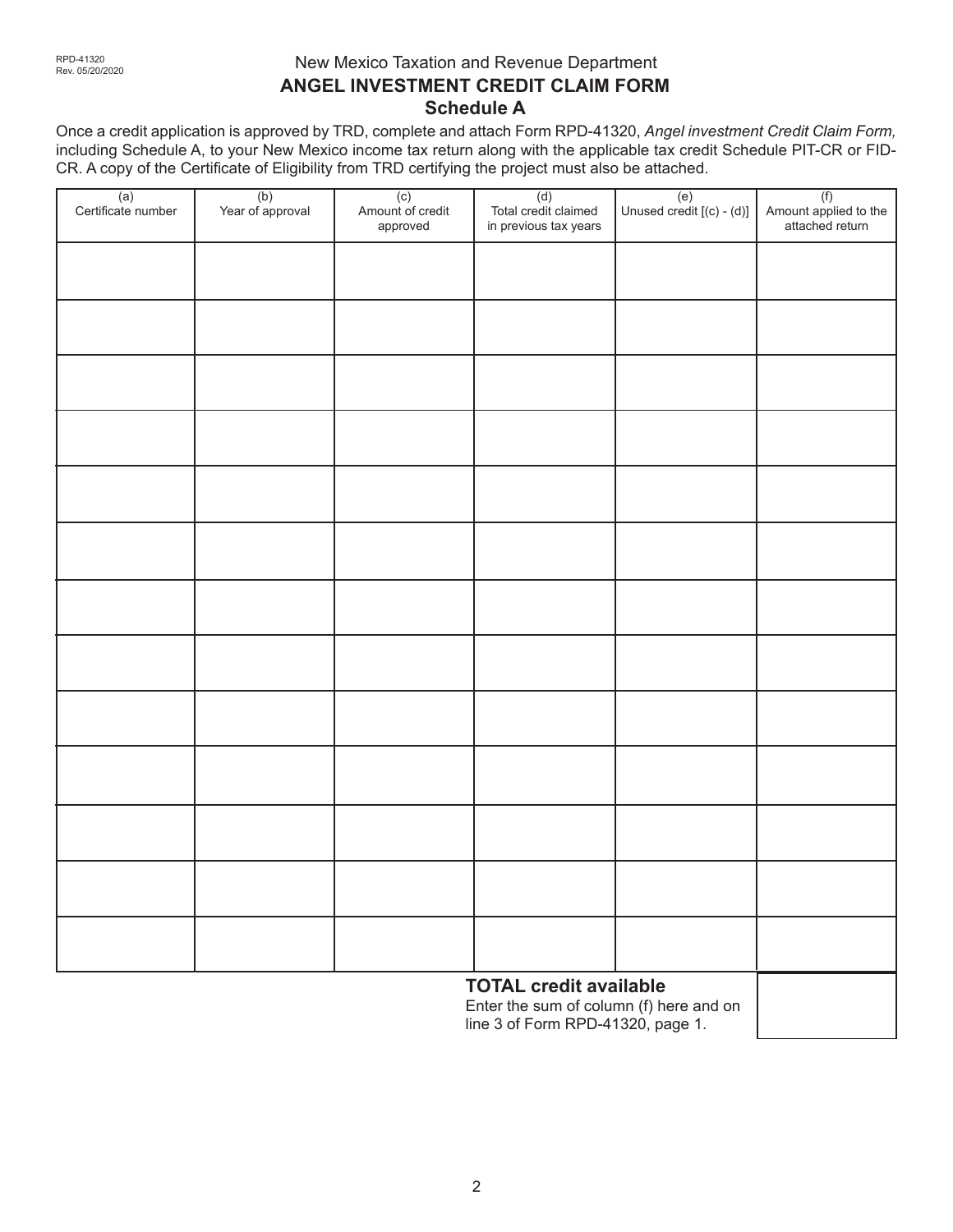# New Mexico Taxation and Revenue Department **ANGEL INVESTMENT CREDIT CLAIM FORM Instructions**

**Important**: Beginning January 1, 2015, the New Mexico Economic Development Department may not issue a certificate of eligibility for an angel investment credit once the total amount of credit exceeds \$2,000,000\* in the calendar year. Credits that were not certified in a calendar year because of this limit may be certified in subsequent calendar years. Completed applications for credit will be reviewed, and if approved, issued in the order the applications were received.

\*Prior to January 1, 2015, the total amount of credits issued in a calendar year could not exceed \$750,000.

#### **Applying credit against personal income tax liabilities.**

The angel investment credit may only be deducted from the taxpayer's personal income tax liability. Any portion of the tax credit that remains unused at the end of the taxpayer's tax year may be carried forward for five consecutive years. A claim for the credit may not be made or allowed with respect to any investment made before January 1, 2007, or after December 31, 2025.

A husband and wife who file separate returns for a taxable year in which they could have filed a joint return may each claim one-half of the credit that would have been allowed on a joint return.

A taxpayer who otherwise qualifies for and claims a credit for a qualified investment made by a partnership or other business association of which the taxpayer is a member may claim a credit only in proportion to the taxpayer's interest in the partnership or business association.

#### **Important Definitions**

**Accredited investor** means a person who is an accredited investor within the meaning of Rule 501 issued by the federal Securities and Exchange Commission pursuant to the federal Securities Act of 1933, as amended.

**Qualified investment** means a cash investment in a qualified business for equity, but does not include an investment by a taxpayer if the taxpayer, a member of the taxpayer's immediate family or an entity affiliated with the taxpayer receives compensation from the qualified business in exchange for services provided to the qualified business within one year of investment in the qualified business.

**Business** means a corporation, general partnership, limited partnership, limited liability company or other similar entity, but excludes an entity that is a government or a non-profit organization designated as such by the federal government or any state.

**Qualified business** means a business that:

(a) maintains its principal place of business and employes a majority of its full-time employees, if any, in New Mexico and a majority of its tangible assets, if any are located in New Mexico;

(b) engages in high-technology research or manufacturing activities in New Mexico;

(c) is not primarily engaged in or is not primarily organized as any of the following types of businesses: credit or finance services -- including banks, savings and loan associations, credit unions, small local companies or title loan companies; financial brokering or investment; professional services -- including accounting, legal services, engineering and any other services the practice of which requires a license; insurance; real estate; construction or construction contracting; consulting or brokering; mining; wholesale or retail trade; providing utility service -- including water, sewerage, electricity, natural gas, propane or butane; publishing -- including publishing newspapers or other periodicals; broadcasting; or providing internet operating services;

(d) has not issued securities registered pursuant to Section 6 of the federal Securities Act of 1933, as amended; has not issued securities traded on a national securities exchange; is not subject to reporting requirements of the federal Securities Exchange Act of 1934, as amended; and is not registered pursuant to the federal Investment Company Act of 1940, as amended, at the time of the investment;

(e) has 100 or fewer employees calculated on a full-timeequivalent basis in the tax year in which the investment was made; and

(f) has not had gross revenues in excess of \$5,000,000 in any fiscal year ending on or before the date of the investment.

**Manufacturing** means combining or processing components or materials to increase their value for sale in the ordinary course of business, but does not include: (a) construction; (b) farming; (c) processing natural resources, including hydrocarbons; or (d) preparing means for immediate consumption, on- or off-premises.

**Investment round** means an offer and sale of securities and all other offers and sales of securities that would be integrated with such offer and sale of securities under Regulation D issued by the federal securities and exchange commission pursuant to the federal Securities Act of 1933, as amended.

**Qualified research** means "qualified research" as defined by Section 41 of the Internal Revenue Code.